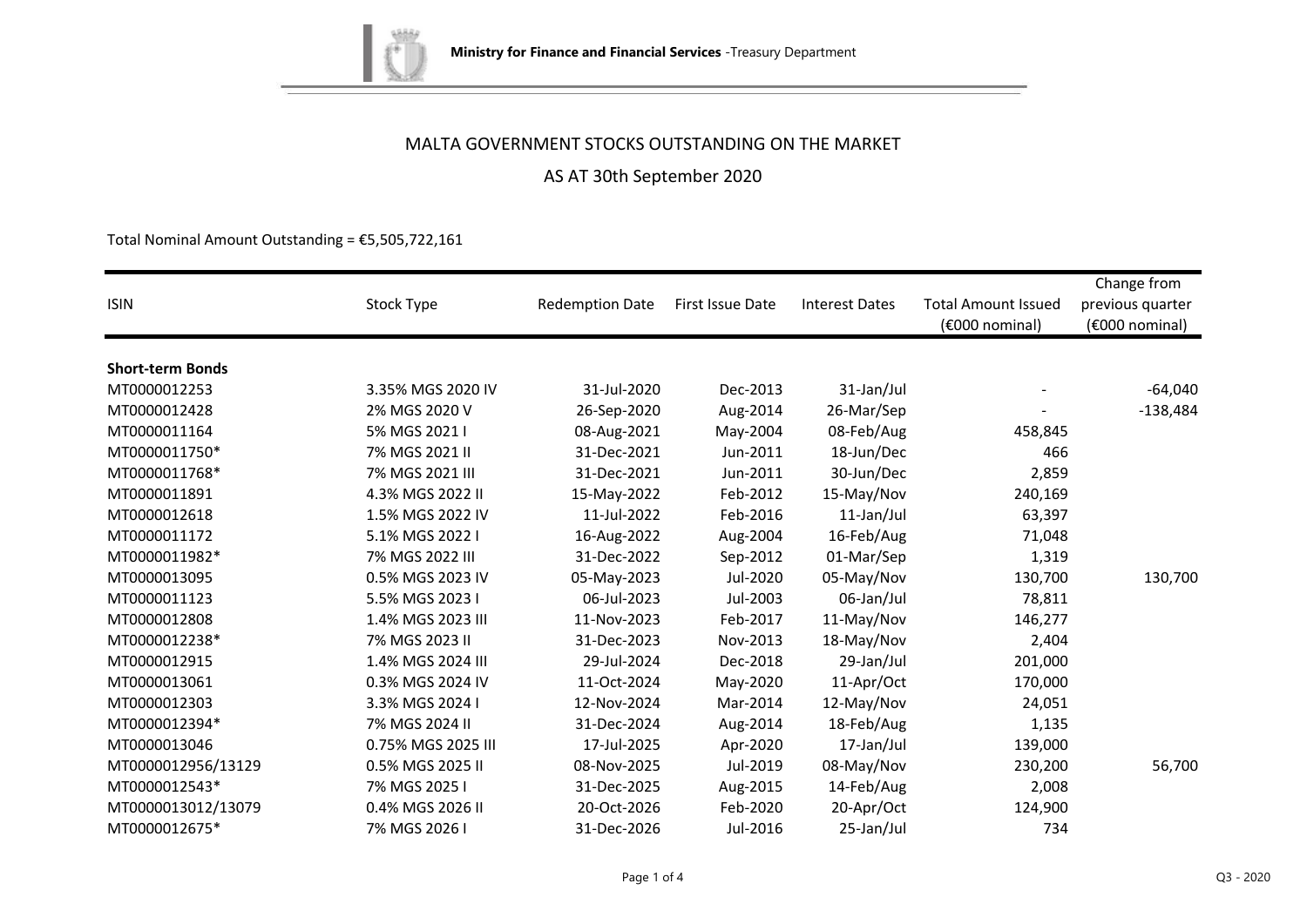

# AS AT 30th September 2020

| <b>ISIN</b>                    | Stock Type         | <b>Redemption Date</b> | First Issue Date | <b>Interest Dates</b> | <b>Total Amount Issued</b><br>(€000 nominal) | Change from<br>previous quarter<br>$(6000)$ nominal) |
|--------------------------------|--------------------|------------------------|------------------|-----------------------|----------------------------------------------|------------------------------------------------------|
| Short-term Bonds (cont.)       |                    |                        |                  |                       |                                              |                                                      |
| MT0000013103/13137             | 0.8% MGS 2027 III  | 29-Apr-2027            | Jul-2020         | 29-Apr/Oct            | 153,400                                      | 153,400                                              |
| MT0000012832                   | 1.5% MGS 2027 I    | 15-Jun-2027            | Feb-2017         | 15-Jun/Dec            | 90,955                                       |                                                      |
| <b>Medium-term Bonds</b>       |                    |                        |                  |                       |                                              |                                                      |
| MT0000012873*                  | 7% MGS 2027 II     | 31-Dec-2027            | Jul-2017         | 25-Jan/Jul            | 1,097                                        |                                                      |
| MT0000012055                   | 4.8% MGS 2028 I    | 11-Sep-2028            | Nov-2012         | 11-Mar/Sep            | 107,030                                      |                                                      |
| MT0000012139                   | 4.5% MGS 2028 II   | 25-Oct-2028            | Mar-2013         | 25-Apr/Oct            | 286,652                                      |                                                      |
| MT0000012907*                  | 7% MGS 2028 III    | 31-Dec-2028            | Jul-2018         | 13-Jan/Jul            | 261                                          |                                                      |
| MT0000012923                   | 1.85% MGS 2029 III | 30-May-2029            | Dec-2018         | 30-May/Nov            | 286,500                                      |                                                      |
| MT0000012535                   | 2.3% MGS 2029 II   | 24-Jul-2029            | Jun-2015         | 24-Jan/Jul            | 143,518                                      |                                                      |
| MT0000011958                   | 5.1% MGS 2029 I    | 01-Oct-2029            | Jun-2012         | 01-Apr/Oct            | 79,145                                       |                                                      |
| MT0000012998*                  | 7% MGS 2029 IV     | 31-Dec-2029            | Oct-2019         | 14-Apr/Oct            | 2,522                                        |                                                      |
| MT0000011651                   | 5.25% MGS 2030 I   | 23-Jun-2030            | May-2010         | 23-Jun/Dec            | 440,166                                      |                                                      |
| MT0000013020/13087/13111/13145 | 1% MGS 2031 II     | 23-Apr-2031            | Feb-2020         | 23-Apr/Oct            | 174,900                                      | 109,200                                              |
| MT0000011883                   | 5.2% MGS 2031 I    | 16-Sep-2031            | Nov-2011         | 16-Mar/Sep            | 201,344                                      |                                                      |
| MT0000012220                   | 4.65% MGS 2032 I   | 22-Jul-2032            | Nov-2013         | 22-Jan/Jul            | 140,454                                      |                                                      |
| MT0000012337                   | 4.45% MGS 2032 II  | 03-Sep-2032            | Mar-2014         | 03-Mar/Sep            | 153,112                                      |                                                      |
| MT0000012386                   | 4.3% MGS 2033 I    | 01-Aug-2033            | Jun-2014         | 01-Feb/Aug            | 150,700                                      |                                                      |
| MT0000012451                   | 4.1% MGS 2034 I    | 18-Oct-2034            | Aug-2014         | 18-Apr/Oct            | 200,076                                      |                                                      |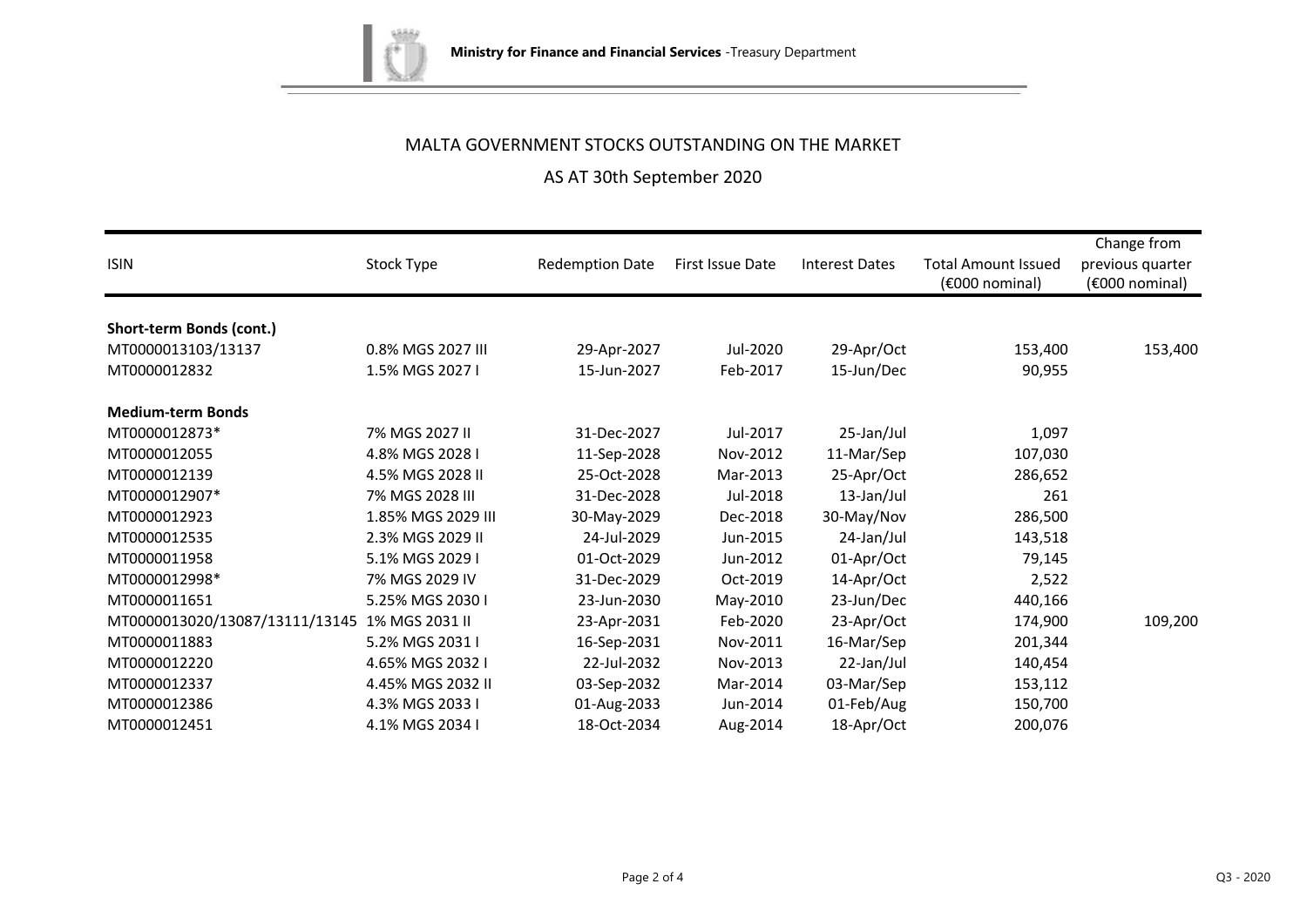

AS AT 30th September 2020

| <b>ISIN</b>     | Stock Type      | <b>Redemption Date</b> | First Issue Date | <b>Interest Dates</b> | <b>Total Amount Issued</b><br>$(6000)$ nominal) | Change from<br>previous quarter<br>$(6000)$ nominal) |
|-----------------|-----------------|------------------------|------------------|-----------------------|-------------------------------------------------|------------------------------------------------------|
| Long-term Bonds |                 |                        |                  |                       |                                                 |                                                      |
| MT0000012865    | 2.2% MGS 2035 I | 24-Nov-2035            | Feb-2017         | 24-May/Nov            | 20,539                                          |                                                      |
| MT0000012642    | 2.5% MGS 2036 L | 17-Nov-2036            | Feb-2016         | 17-May/Nov            | 221,733                                         |                                                      |
| MT0000012774    | 2.1% MGS 2039 I | 24-Aug-2039            | Oct-2016         | 24-Feb/Aug            | 159,102                                         |                                                      |
| MT0000012519    | 3% MGS 2040 L   | 11-Jun-2040            | Mar-2015         | 11-Jun/Dec            | 162,276                                         |                                                      |
| MT0000012725    | 2.4% MGS 2041 I | 25-Jul-2041            | Aug-2016         | 25-Jan/Jul            | 153,670                                         |                                                      |
| MT0000013038    | 1.5% MGS 2045 I | 22-Oct-2045            | Feb-2020         | 22-Apr/Oct            | 39,400                                          |                                                      |